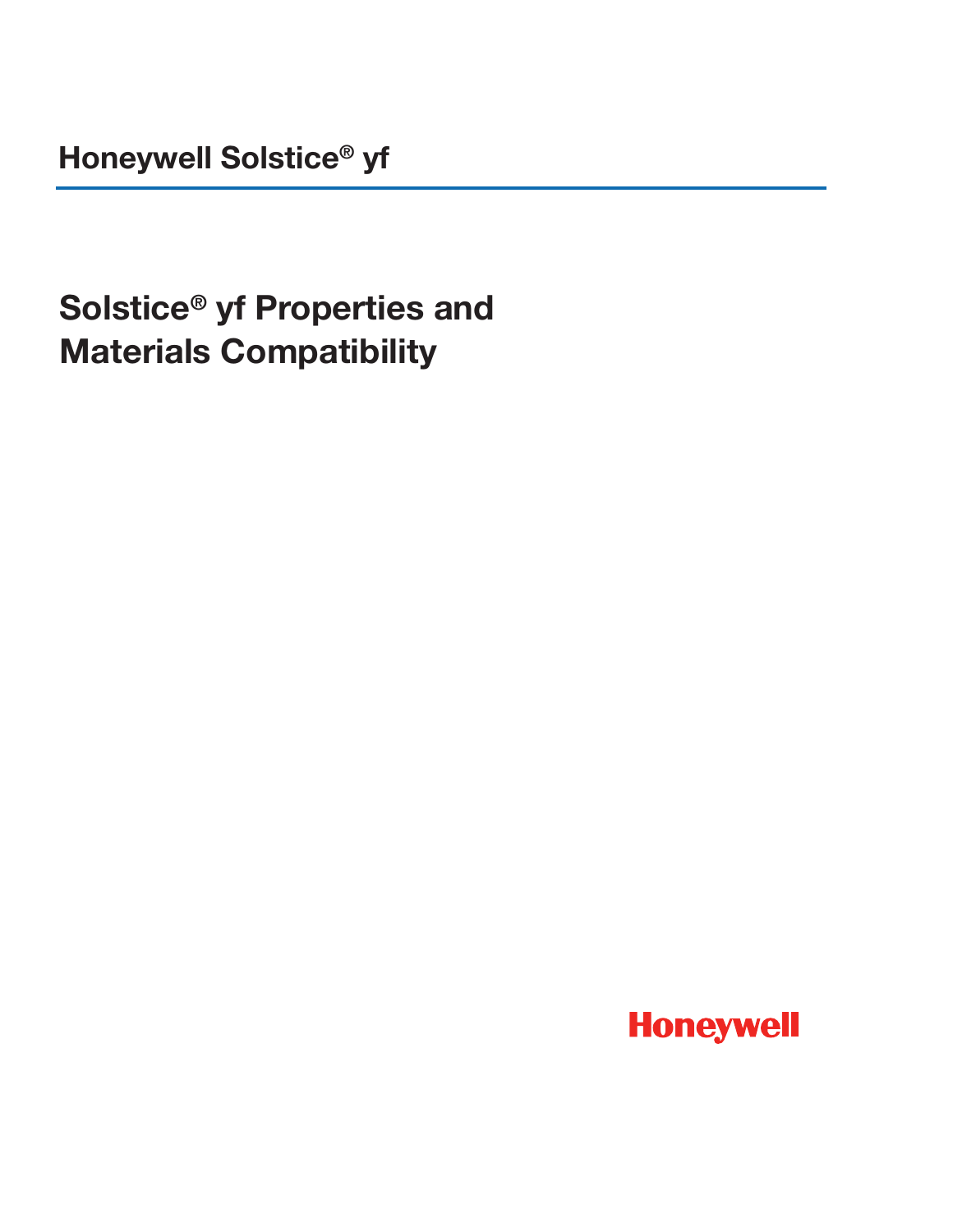## **Guidelines for Use and Handling of Solstice® yf**

This brochure provides selected properties information for Solstice® yf including thermodynamic data, transport properties, and flammability characteristics.

Solstice yf was originally developed as a low global warming potential replacement for R134a in the automobile air-conditioning application. Because of its desirable environmental properties, along with other factors, it is being investigated in a number of stationary applications as well.

#### Flammability

Solstice yf can be described as being "mildly flammable" as measured by standard methodology.

This descriptor is used to characterize the flammability in simplistic terms; however, properties such as minimum ignition energy, heat of combustion, and the burning velocity are assessed in order to arrive at such a descriptor. Measurement of Solstice yf flammability properties indicates that a typical static discharge will not have sufficient energy to ignite Solstice yf. Available data appears below.

| Upper Flammability Limit [Vol. % in air]<br>(21°C, ASTM E681-01)                                                                                 | 12.3         |
|--------------------------------------------------------------------------------------------------------------------------------------------------|--------------|
| Lower Flammability Limit [Vol. % in air]<br>(21°C, ASTM E681-01)                                                                                 | 6.2          |
| Minimum Ignition Energy [mJ at 20 șC<br>and 1 atm] (In-house method. Tests<br>conducted in 12 liter flask to minimize<br>wall quenching effects) | 5000-10000   |
| Autoignition Temperature [°C]<br>(EC Physico/Chemical Test A15, Meas-<br>ured by Chilworth Technology, UK)                                       | 405          |
| Heat of Combustion [MJ/kg] per ASHRAE<br>Standard 34 (Stoichiometric composition<br>7.73% in air)                                                | 11.8         |
| Fundamental burning velocity [cm/s]<br>(per ISO 817, Measured by AIST, Japan)                                                                    | 1.5          |
| Minimum Ignition Current<br>(per IEC 79-3, 3rd ed., 1990;<br>measured by UL)                                                                     | No ignition* |
| Minimum Ignition Current Ratio (per IEC<br>79-3, 3rd ed., 1990; measured by UL)                                                                  | >>1          |

*\*Unable to obtain ignition for any current level or test gas mixture when using calibration circuit or spark plug box. After no ignition was obtained using the calibration circuit, attempts were made to obtain ignition using <sup>a</sup> spark plug.*

It is recommended that risk assessment and risk minimization for use of Solstice yf in facilities and applications should be conducted prior to use.

#### Selected Physical Properties

| <b>Chemical Name</b>                              | 2,3,3,3-Tetrafluoroprop-1-ene |
|---------------------------------------------------|-------------------------------|
| Molecular Formula                                 | CH <sub>2</sub> CFCF3         |
| Molecular Weight                                  | 114                           |
| % Volatiles by Volume                             | 100                           |
| Water Solubility (in<br>Solstice yf, ppm by mass) | 200                           |
| <b>ASHRAE Safety Group</b><br>Classification      | A2L                           |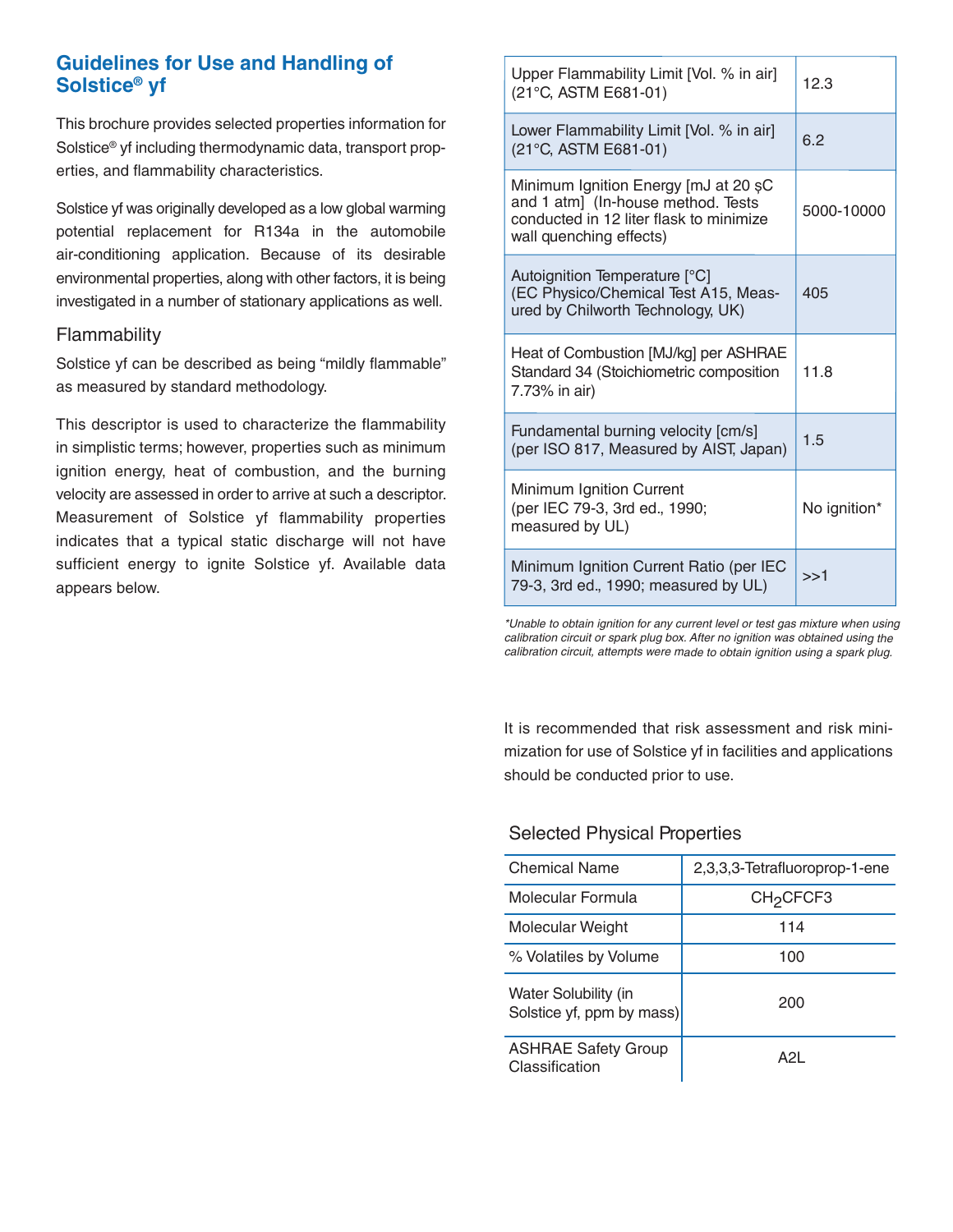English Units

| Boiling Point (°F) @ 1atm                                    | $-21$         |
|--------------------------------------------------------------|---------------|
| Freezing Point (°F)                                          | Not available |
| CriticalTemperature (°F)                                     | 202.5         |
| Critical Pressure (psia)                                     | 490.6         |
| Critical Density (lb/ft <sup>3</sup> )                       | 29.7          |
| Vapor Density @ 20 $\degree$ C, 1 atm (lb/ft $\degree$ )     | 0.303         |
| Liquid Density (lb/ft <sup>3</sup> )                         | 68.2          |
| Liquid Heat Capacity (Btu/lb °F)                             | 0.33          |
| Vapor Heat Capacity @ constant<br>pressure, 1atm (Btu/lb °F) | 0.22          |
| Heat of Vaporization at 1 atm (Btu/lb)                       | 77.53         |
| Vapor Pressure at 77°F (psia)                                | 99            |
| Liquid Thermal Conductivity (Btu/hr-ft °F)                   | 0.0368        |
| Vapor Thermal Conductivity (Btu/hr-ft °F)                    | 0.008         |
| Liquid Viscosity (lb/ft-hr)                                  | 0.38          |
| Vapor Viscosity (lb/ft·hr)                                   | 0.03          |

## Standard International Units

| Boiling Point [°C] @ 1.01 bar                                  | $-29.5$       |  |
|----------------------------------------------------------------|---------------|--|
| Freezing Point[°C] @1.01 bar                                   | Not available |  |
| Critical Temperature [°C]                                      | 94.7          |  |
| Critical Pressure[bar]                                         | 33.8          |  |
| Critical Density [kg/m <sup>3</sup> ]                          | 475.6         |  |
| Vapor Density @ 20°C, 1 atm [kg/m <sup>3</sup> ]               | 4.79          |  |
| Liquid Density [kg/m <sup>3</sup> ]                            | 1091.9        |  |
| Liquid Heat Capacity [kJ/kg K]                                 | 1.39          |  |
| Vapor Heat Capacity @ constant<br>pressure, 1.01 bar [kJ/kg K] | 0.91          |  |
| Heat of Vaporization at 1 atm [kJ/kg]                          | 180.25        |  |
| Vapor Pressure at 25°C [bar]                                   | 6.83          |  |
| Liquid Thermal Conductivity [mW/m·K]                           | 63.59         |  |
| Vapor Thermal Conductivity [mW/m K]                            | 13.97         |  |
| Liquid Viscosity [µPa·s]                                       | 155.5         |  |
| Vapor Viscosity [µPa·s]                                        | 12.3          |  |

*Flame Limits measured at ambient temperature and pressure using ASTM E681-85 with electrically heated match ignition, spark ignition and fused wire ignition; ambient air. All measurements at 77°F (25 °C) unless otherwise noted.*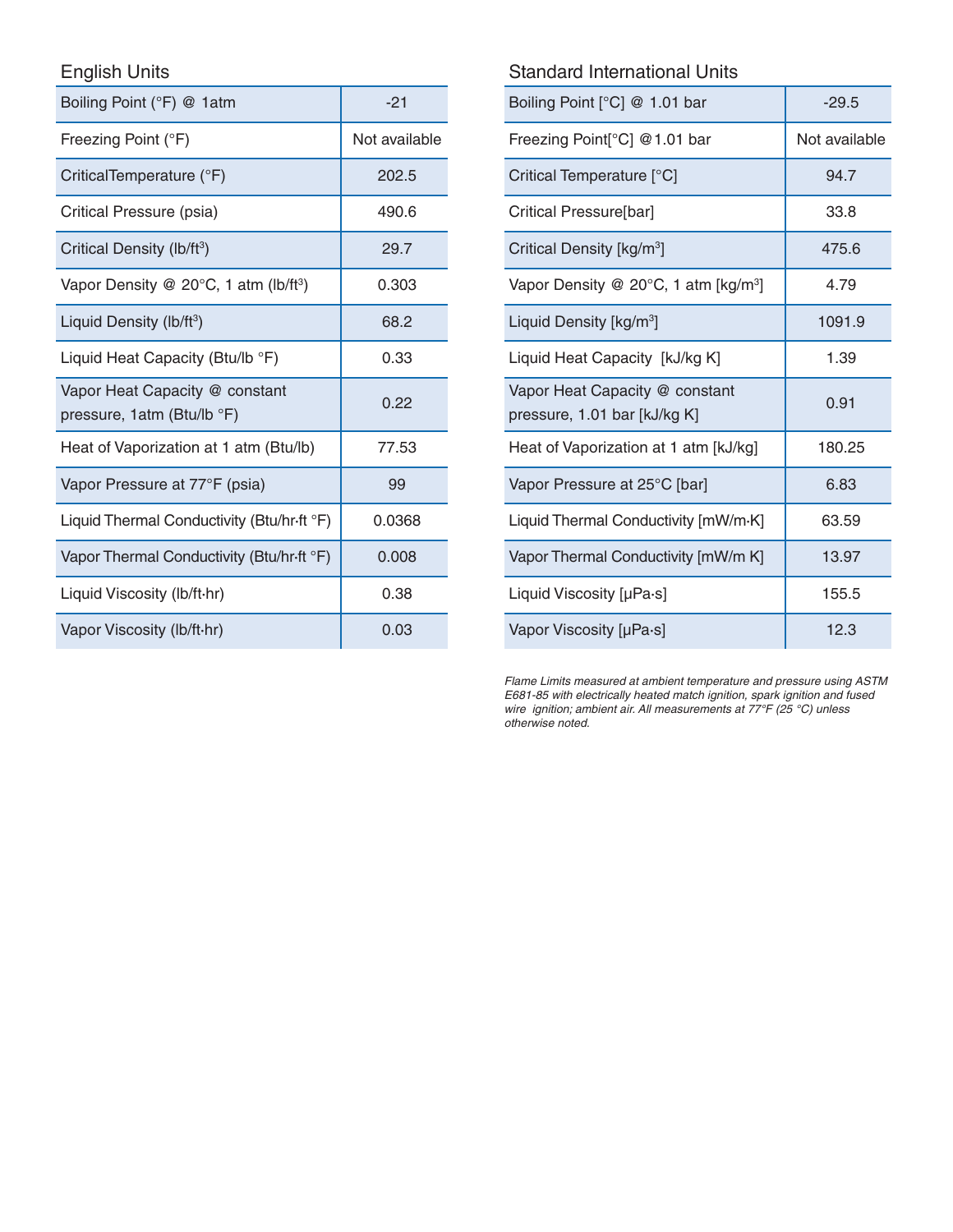## **Thermodynamic & Transport Data – SI Units (reference state: IIR)**

| <b>Temperature</b><br>$^{\circ}{\rm C}$ | <b>Pressure</b><br>kPa | <b>Density</b><br>kg/m <sup>3</sup> | <b>Density</b><br>kg/m <sup>3</sup> | <b>Enthalpy</b><br>kJ/kg | <b>Enthalpy</b><br>kJ/kg | <b>Entropy</b><br>kJ/kg•K | <b>Entropy</b><br>kJ/kg•K | cp<br>kJ/kg•K | cp<br>kJ/kg•K | ${\sf cv}$<br>kJ/kg•K | ${\sf CV}$<br>kJ/kg•K |
|-----------------------------------------|------------------------|-------------------------------------|-------------------------------------|--------------------------|--------------------------|---------------------------|---------------------------|---------------|---------------|-----------------------|-----------------------|
|                                         |                        | Liquid                              | Vapor                               | Liquid                   | Vapor                    | Liquid                    | Vapor                     | Liquid        | Vapor         | Liquid                | Vapor                 |
| $-40$                                   | 62.4                   | 1291.9                              | 3.7945                              | 151.1                    | 336.6                    | 0.8074                    | 6031                      | 1.16          | 0.78          | 0.78                  | 0.69                  |
| $-38$                                   | 68.7                   | 1286.5                              | 4.1519                              | 153.4                    | 337.9                    | 0.8173                    | 1.6020                    | 1.16          | 0.78          | 0.79                  | 0.70                  |
| $-36$                                   | 75.5                   | 1281.0                              | 4.5353                              | 155.7                    | 339.3                    | 0.8272                    | 1.6011                    | 1.17          | 0.79          | 0.79                  | 0.70                  |
| $-34$                                   | 82.8                   | 1275.6                              | 4.946                               | 158.1                    | 340.6                    | 0.8370                    | 1.6003                    | 1.18          | 0.80          | 0.80                  | 0.71                  |
| $-32$                                   | 90.6                   | 1270.1                              | 5.3856                              | 160.4                    | 342.0                    | 0.8468                    | 1.5996                    | 1.18          | 0.80          | 0.80                  | 0.71                  |
| $-30$                                   | 99.1                   | 1264.5                              | 5.8553                              | 162.8                    | 343.3                    | 0.8566                    | 1.5990                    | 1.19          | 0.81          | 0.81                  | 0.72                  |
| $-28$                                   | 108.1                  | 1259.0                              | 6.3566                              | 165.2                    | 344.7                    | 0.8663                    | 1.5984                    | 1.19          | 0.82          | 0.81                  | 0.72                  |
| $-26$                                   | 117.8                  | 1253.4                              | 6.8911                              | 167.6                    | 346.0                    | 0.8760                    | 1.5980                    | 1.20          | 0.83          | 0.81                  | 0.73                  |
| $-24$                                   | 128.1                  | 1247.7                              | 7.4602                              | 170.0                    | 347.4                    | 0.8857                    | 1.5976                    | 1.21          | 0.83          | 0.82                  | 0.74                  |
| $-22$                                   | 139.2                  | 1242.0                              | 8.0658                              | 172.4                    | 348.7                    | 0.8954                    | 1.5973                    | 1.21          | 0.84          | 0.82                  | 0.74                  |
| $-20$                                   | 150.9                  | 1236.3                              | 8.7093                              | 174.9                    | 350.1                    | 0.9050                    | 1.5970                    | 1.22          | 0.85          | 0.83                  | 0.75                  |
| $-18$                                   | 163.4                  | 1230.5                              | 9.3925                              | 177.3                    | 351.4                    | 0.9146                    | 1.5968                    | 1.23          | 0.85          | 0.83                  | 0.75                  |
| $-16$                                   | 176.8                  | 1224.7                              | 10.117                              | 179.8                    | 352.7                    | 0.9242                    | 1.5967                    | 1.23          | 0.86          | 0.84                  | 0.76                  |
| $-14$                                   | 190.9                  | 1218.8                              | 10.885                              | 182.3                    | 354.1                    | 0.9338                    | 1.5967                    | 1.24          | 0.87          | 0.84                  | 0.76                  |
| $-12$                                   | 205.9                  | 1212.9                              | 11.699                              | 184.8                    | 355.4                    | 0.9433                    | 1.5967                    | 1.25          | 0.88          | 0.84                  | 0.77                  |
| $-10$                                   | 221.8                  | 1207.0                              | 12.559                              | 187.3                    | 356.7                    | 0.9528                    | 1.5968                    | 1.25          | 0.88          | 0.85                  | 0.77                  |
| $-8$                                    | 238.6                  | 1200.9                              | 13.469                              | 189.8                    | 358.0                    | 0.9623                    | 1.5969                    | 1.26          | 0.89          | 0.85                  | 0.78                  |
| $-6$                                    | 256.4                  | 1194.9                              | 14.431                              | 192.3                    | 359.4                    | 0.9717                    | 1.5970                    | 1.27          | 0.90          | 0.86                  | 0.79                  |
| $-4$                                    | 275.1                  | 1188.7                              | 15.446                              | 194.9                    | 360.7                    | 0.9812                    | 1.5973                    | 1.27          | 0.91          | 0.86                  | 0.79                  |
| $-2$                                    | 295.0                  | 1182.5                              | 16.517                              | 197.4                    | 362.0                    | 0.9906                    | 1.5975                    | 1.28          | 0.92          | 0.86                  | 0.80                  |
| $\mathbf 0$                             | 315.8                  | 1176.3                              | 17.647                              | 200.0                    | 363.3                    | 1.0000                    | 1.5978                    | 1.29          | 0.93          | 0.87                  | 0.80                  |
| $\overline{2}$                          | 337.8                  | 1170.0                              | 18.837                              | 202.6                    | 364.6                    | 1.0094                    | 1.5981                    | 1.30          | 0.93          | 0.87                  | 0.81                  |
| 4                                       | 360.9                  | 1163.6                              | 20.092                              | 205.2                    | 365.9                    | 1.0187                    | 1.5985                    | 1.30          | 0.94          | 0.87                  | 0.81                  |
| $\,6\,$                                 | 385.2                  | 1157.2                              | 21.413                              | 207.8                    | 367.2                    | 1.0281                    | 1.5989                    | 1.31          | 0.95          | 0.88                  | 0.82                  |
| 8                                       | 410.8                  | 1150.6                              | 22.804                              | 210.5                    | 368.4                    | 1.0374                    | 1.5993                    | 1.32          | 0.96          | 0.88                  | 0.83                  |
| 10                                      | 437.5                  | 1144.0                              | 24.267                              | 213.1                    | 369.7                    | 1.0467                    | 1.5998                    | 1.33          | 0.97          | 0.89                  | 0.83                  |
| 12                                      | 465.6                  | 1137.4                              | 25.807                              | 215.8                    | 371.0                    | 1.0560                    | 1.6003                    | 1.34          | 0.98          | 0.89                  | 0.84                  |
| 14                                      | 495.0                  | 1130.6                              | 27.425                              | 218.5                    | 372.2                    | 1.0653                    | 1.6008                    | 1.34          | 0.99          | 0.89                  | 0.84                  |
| 16                                      | 525.8                  | 1123.8                              | 29.127                              | 221.2                    | 373.5                    | 1.0746                    | 1.6013                    | 1.35          | 1.00          | 0.90                  | 0.85                  |
| 18                                      | 558.0                  | 1116.9                              | 30.916                              | 223.9                    | 374.7                    | 1.0838                    | 1.6018                    | 1.36          | 1.01          | 0.90                  | 0.85                  |
| 20                                      | 591.7                  | 1109.9                              | 32.796                              | 226.6                    | 375.9                    | 1.0931                    | 1.6024                    | 1.37          | 1.02          | 0.90                  | 0.86                  |
| 22                                      | 626.9                  | 1102.8                              | 34.772                              | 229.3                    | 377.1                    | 1.1023                    | 1.6029                    | 1.38          | 1.04          | 0.91                  | 0.87                  |
| 24                                      | 663.6                  | 1095.5                              | 36.848                              | 232.1                    | 378.3                    | 1.1115                    | 1.6034                    | 1.39          | 1.05          | 0.91                  | 0.87                  |
| 26                                      | 701.9                  | 1088.2                              | 39.029                              | 234.9                    | 379.5                    | 1.1208                    | 1.6040                    | 1.40          | 1.06          | 0.91                  | 0.88                  |
| 28                                      | 741.9                  | 1080.8                              | 41.321                              | 237.7                    | 380.6                    | 1.1300                    | 1.6045                    | 1.41          | 1.07          | 0.92                  | 0.88                  |
| 30                                      | 783.5                  | 1073.3                              | 43.729                              | 240.5                    | 381.8                    | 1.1392                    | 1.6051                    | 1.42          | 1.09          | 0.92                  | 0.89                  |
| 32                                      | 826.9                  | 1065.7                              | 46.26                               | 243.4                    | 382.9                    | 1.1484                    | 1.6056                    | 1.43          | 1.10          | 0.92                  | 0.90                  |
| 34                                      | 872.0                  | 1057.9                              | 48.92                               | 246.2                    | 384.0                    | 1.1576                    | 1.6061                    | 1.44          | 1.12          | 0.93                  | 0.90                  |
| 36<br>38                                | 918.9<br>967.7         | 1050.0<br>1042.0                    | 51.717<br>54.658                    | 249.1<br>252.0           | 385.1<br>386.1           | 1.1668<br>1.1759          | 1.6066<br>1.6071          | 1.45<br>1.46  | 1.13<br>1.15  | 0.93<br>0.93          | 0.91<br>0.92          |
| 40                                      | 1018.4                 | 1033.8                              | 57.753                              | 254.9                    | 387.2                    | 1.1851                    | 1.6075                    | 1.47          | 1.17          | 0.94                  | 0.92                  |
| 42                                      | 1071.1                 | 1025.5                              | 61.01                               | 257.8                    | 388.2                    | 1.1943                    | 1.6079                    | 1.49          | 1.19          | 0.94                  | 0.93                  |
| 44                                      | 1125.7                 | 1017.0                              | 64.44                               | 260.8                    | 389.2                    | 1.2035                    | 1.6083                    | 1.50          | 1.21          | 0.94                  | 0.94                  |
| 46                                      | 1182.5                 | 1008.3                              | 68.053                              | 263.8                    | 390.1                    | 1.2128                    | 1.6087                    | 1.51          | 1.23          | 0.95                  | 0.94                  |
| 48                                      | 1241.3                 | 999.4                               | 71.863                              | 266.8                    | 391.1                    | 1.2220                    | 1.6089                    | 1.53          | 1.25          | 0.95                  | 0.95                  |
| 50                                      | 1302.3                 | 990.4                               | 75.884                              | 269.9                    | 392.0                    | 1.2312                    | 1.6092                    | 1.55          | 1.28          | 0.96                  | 0.96                  |
| 52                                      | 1365.6                 | 981.1                               | 80.13                               | 272.9                    | 392.9                    | 1.2405                    | 1.6094                    | 1.57          | 1.30          | 0.96                  | 0.97                  |
| 54                                      | 1431.1                 | 971.6                               | 84.619                              | 276.0                    | 393.7                    | 1.2498                    | 1.6095                    | 1.59          | 1.33          | 0.96                  | 0.97                  |
| 56                                      | 1498.9                 | 961.8                               | 89.371                              | 279.2                    | 394.5                    | 1.2592                    | 1.6095                    | 1.61          | 1.37          | 0.97                  | 0.98                  |
| 58                                      | 1569.2                 | 951.7                               | 94.407                              | 282.3                    | 395.2                    | 1.2685                    | 1.6095                    | 1.63          | 1.40          | 0.97                  | 0.99                  |
| 60                                      | 1641.9                 | 941.3                               | 99.754                              | 285.5                    | 395.9                    | 1.2779                    | 1.6093                    | 1.66          | 1.44          | 0.97                  | 1.00                  |
| 62                                      | 1717.1                 | 930.6                               | 105.44                              | 288.8                    | 396.6                    | 1.2874                    | 1.6091                    | 1.68          | 1.49          | 0.98                  | 1.01                  |
| 64                                      | 1794.9                 | 919.5                               | 111.5                               | 292.1                    | 397.2                    | 1.2969                    | 1.6087                    | 1.72          | 1.53          | 0.98                  | 1.01                  |
| 66                                      | 1875.4                 | 907.9                               | 117.96                              | 295.4                    | 397.7                    | 1.3065                    | 1.6082                    | 1.75          | 1.59          | 0.98                  | 1.02                  |
| 68                                      | 1958.6                 | 895.8                               | 124.89                              | 298.8                    | 398.2                    | 1.3162                    | 1.6076                    | 1.79          | 1.65          | 0.99                  | 1.03                  |
| $70\,$                                  | 2044.5                 | 883.2                               | 132.33                              | 302.2                    | 398.6                    | 1.3260                    | 1.6068                    | 1.84          | 1.72          | 0.99                  | 1.04                  |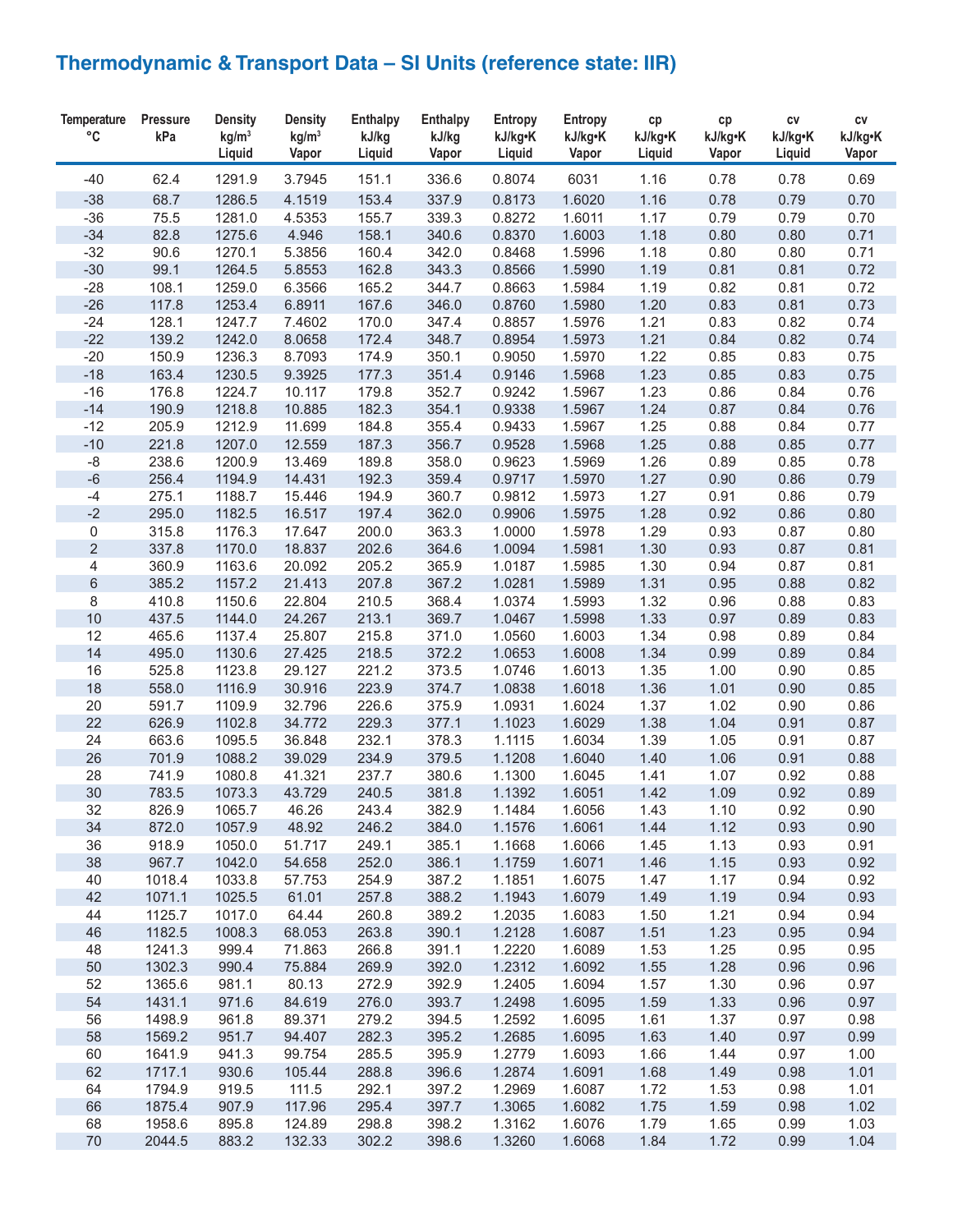## **Thermodynamic & Transport Data – SI Units (reference state: IIR)**

| <b>Temperature</b> | <b>Pressure</b> |        | <b>Speed of Sound</b> |        | <b>Thermal Conductivity</b> |        | <b>Viscosity</b> | <b>Surface Tension</b> |
|--------------------|-----------------|--------|-----------------------|--------|-----------------------------|--------|------------------|------------------------|
| $\circ$ C          | kPa             | m/s    | m/s                   | mW/m•K | mW/m•K                      | uPa•s  | uPa•s            | mN/m                   |
|                    |                 | Liquid | Vapor                 | Liquid | Vapor                       | Liquid | Vapor            | Liquid                 |
| $-40$              | 62.4            | 735.9  | 133.7                 | 85.5   | 8.5                         | 358.5  | 9.5              | 15.2                   |
| $-38$              | 68.7            | 726.7  | 134.0                 | 84.8   | 8.7                         | 347.8  | 9.6              | 14.8                   |
|                    |                 |        |                       |        |                             |        |                  |                        |
| $-36$              | 75.5            | 717.5  | 134.2                 | 84.1   | 8.8                         | 337.6  | 9.7              | 14.5                   |
| $-34$              | 82.8            | 708.4  | 134.4                 | 83.3   | 9.0                         | 327.9  | 9.8              | 14.2                   |
| $-32$              | 90.6            | 699.4  | 134.7                 | 82.6   | 9.1                         | 318.5  | 9.9              | 13.9                   |
| $-30$              | 99.1            | 690.4  | 134.9                 | 81.9   | 9.3                         | 309.6  | 9.9              | 13.6                   |
| $-28$              | 108.1           | 681.4  | 135.0                 | 81.2   | 9.4                         | 301.0  | 10.0             | 13.3                   |
| $-26$              | 117.8           | 672.5  | 135.2                 | 80.5   | 9.6                         | 292.8  | 10.1             | 13.0                   |
| $-24$              | 128.1           | 663.6  | 135.4                 | 79.8   | 9.7                         | 284.9  | 10.2             | 12.7                   |
| $-22$              | 139.2           | 654.8  | 135.5                 | 79.1   | 9.9                         | 277.3  | 10.3             | 12.5                   |
| $-20$              | 150.9           | 646.0  | 135.6                 | 78.4   | 10.0                        | 269.9  | 10.3             | 12.2                   |
| $-18$              | 163.4           | 637.2  | 135.7                 | 77.7   | 10.2                        | 262.9  | 10.4             | 11.9                   |
| $-16$              | 176.8           | 628.5  | 135.7                 | 77.0   | 10.3                        | 256.1  | 10.5             | 11.6                   |
| $-14$              | 190.9           | 619.7  | 135.8                 | 76.3   | 10.5                        | 249.6  | 10.6             | 11.3                   |
| $-12$              | 205.9           | 611.0  | 135.8                 | 75.6   | 10.7                        | 243.2  | 10.7             | 11.0                   |
| $-10$              | 221.8           | 602.4  | 135.8                 | 74.9   | 10.8                        | 237.1  | 10.7             | 10.7                   |
| -8                 | 238.6           | 593.7  | 135.8                 | 74.3   | 11.0                        | 231.2  | 10.8             | 10.5                   |
| $-6$               | 256.4           | 585.1  | 135.7                 | 73.6   | 11.2                        | 225.5  | 10.9             | 10.2                   |
| $-4$               | 275.1           | 576.4  | 135.6                 | 72.9   | 11.3                        | 220.0  | 11.0             | 9.9                    |
| $-2$               | 295.0           | 567.8  | 135.5                 | 72.3   | 11.5                        | 214.6  | 11.1             | 9.6                    |
| $\mathbf 0$        | 315.8           | 559.2  | 135.4                 | 71.6   | 11.7                        | 209.4  | 11.2             | 9.4                    |
| $\overline{2}$     | 337.8           | 550.6  | 135.2                 | 70.9   | 11.8                        | 204.4  | 11.2             | 9.1                    |
| 4                  | 360.9           | 542.0  | 135.1                 | 70.3   | 12.0                        | 199.5  | 11.3             | 8.8                    |
| $\,$ 6 $\,$        | 385.2           | 533.4  | 134.8                 | 69.6   | 12.2                        | 194.7  | 11.4             | 8.6                    |
| $\,8\,$            | 410.8           | 524.8  | 134.6                 | 69.0   | 12.4                        | 190.1  | 11.5             | 8.3                    |
| 10                 | 437.5           | 516.2  | 134.3                 | 68.3   | 12.5                        | 185.6  | 11.6             | 8.0                    |
| 12                 | 465.6           | 507.5  | 134.1                 | 67.7   | 12.7                        | 181.3  | 11.7             | 7.8                    |
| 14                 | 495.0           | 498.9  | 133.7                 | 67.1   | 12.9                        | 177.0  | 11.8             | 7.5                    |
| 16                 | 525.8           | 490.3  | 133.4                 | 66.4   | 13.1                        | 172.9  | 11.9             | 7.3                    |
| 18                 | 558.0           | 481.6  | 133.0                 | 65.8   | 13.3                        | 168.8  | 11.9             | 7.0                    |
| 20                 | 591.7           | 472.9  | 132.6                 | 65.2   | 13.5                        | 164.9  | 12.0             | 6.8                    |
| 22                 | 626.9           | 464.2  | 132.1                 | 64.5   | 13.7                        | 161.1  | 12.1             | 6.5                    |
| 24                 | 663.6           | 455.5  | 131.7                 | 63.9   | 13.9                        | 157.3  | 12.2             | 6.3                    |
| 26                 | 701.9           | 446.8  | 131.1                 | 63.3   | 14.1                        | 153.6  | 12.3             | 6.0                    |
| 28                 | 741.9           | 438.1  | 130.6                 | 62.7   | 14.3                        | 150.0  | 12.4             | 5.8                    |
| 30                 | 783.5           | 429.3  | 130.0                 | 62.0   | 14.5                        | 146.5  | 12.6             | 5.6                    |
| 32                 | 826.9           | 420.5  | 129.4                 | 61.4   | 14.7                        | 143.1  | 12.7             | 5.3                    |
| 34                 | 872.0           | 411.7  | 128.8                 | 60.8   | 14.9                        | 139.7  | 12.8             | 5.1                    |
| 36                 | 918.9           | 402.9  | 128.1                 | 60.2   | 15.1                        | 136.4  | 12.9             | 4.9                    |
| 38                 | 967.7           | 394.1  | 127.3                 | 59.6   | 15.4                        | 133.2  | 13.0             | 4.6                    |
| 40                 | 1018.4          | 385.2  | 126.6                 | 59.0   | 15.6                        | 130.0  | 13.2             | 4.4                    |
| 42                 | 1071.1          | 376.4  | 125.7                 | 58.4   | 15.8                        | 126.9  | 13.3             | 4.2                    |
|                    |                 | 367.4  | 124.9                 |        |                             |        |                  |                        |
| 44                 | 1125.7          |        | 124.0                 | 57.8   | 16.1                        | 123.8  | 13.4             | 4.0                    |
| 46                 | 1182.5          | 358.5  |                       | 57.2   | 16.3                        | 120.8  | 13.6             | 3.8                    |
| 48                 | 1241.3          | 349.4  | 123.1                 | 56.6   | 16.6                        | 117.8  | 13.7             | 3.6                    |
| 50                 | 1302.3          | 340.3  | 122.1                 | 56.1   | 16.9                        | 114.9  | 13.9             | 3.4                    |
| 52                 | 1365.6          | 331.1  | 121.0                 | 55.5   | 17.2                        | 112.0  | 14.0             | 3.2                    |
| 54                 | 1431.1          | 321.8  | 120.0                 | 54.9   | 17.5                        | 109.1  | 14.2             | 3.0                    |
| 56                 | 1498.9          | 312.3  | 118.8                 | 54.4   | 17.8                        | 106.3  | 14.4             | 2.8                    |
| 58                 | 1569.2          | 302.6  | 117.6                 | 53.8   | 18.1                        | 103.5  | 14.6             | 2.6                    |
| 60                 | 1641.9          | 292.7  | 116.4                 | 53.3   | 18.5                        | 100.8  | 14.8             | 2.4                    |
| 62                 | 1717.1          | 282.6  | 115.1                 | 52.8   | 18.9                        | 98.0   | 15.0             | 2.2                    |
| 64                 | 1794.9          | 272.3  | 113.7                 | 52.3   | 19.3                        | 95.3   | 15.3             | 2.0                    |
| 66                 | 1875.4          | 261.8  | 112.3                 | 51.8   | 19.7                        | 92.5   | 15.5             | 1.8                    |
| 68                 | 1958.6          | 251.0  | 110.8                 | 51.3   | 20.2                        | 89.8   | 15.8             | 1.7                    |
| 70                 | 2044.5          | 240.0  | 109.3                 | 50.9   | 20.8                        | 87.1   | 16.1             | 1.5                    |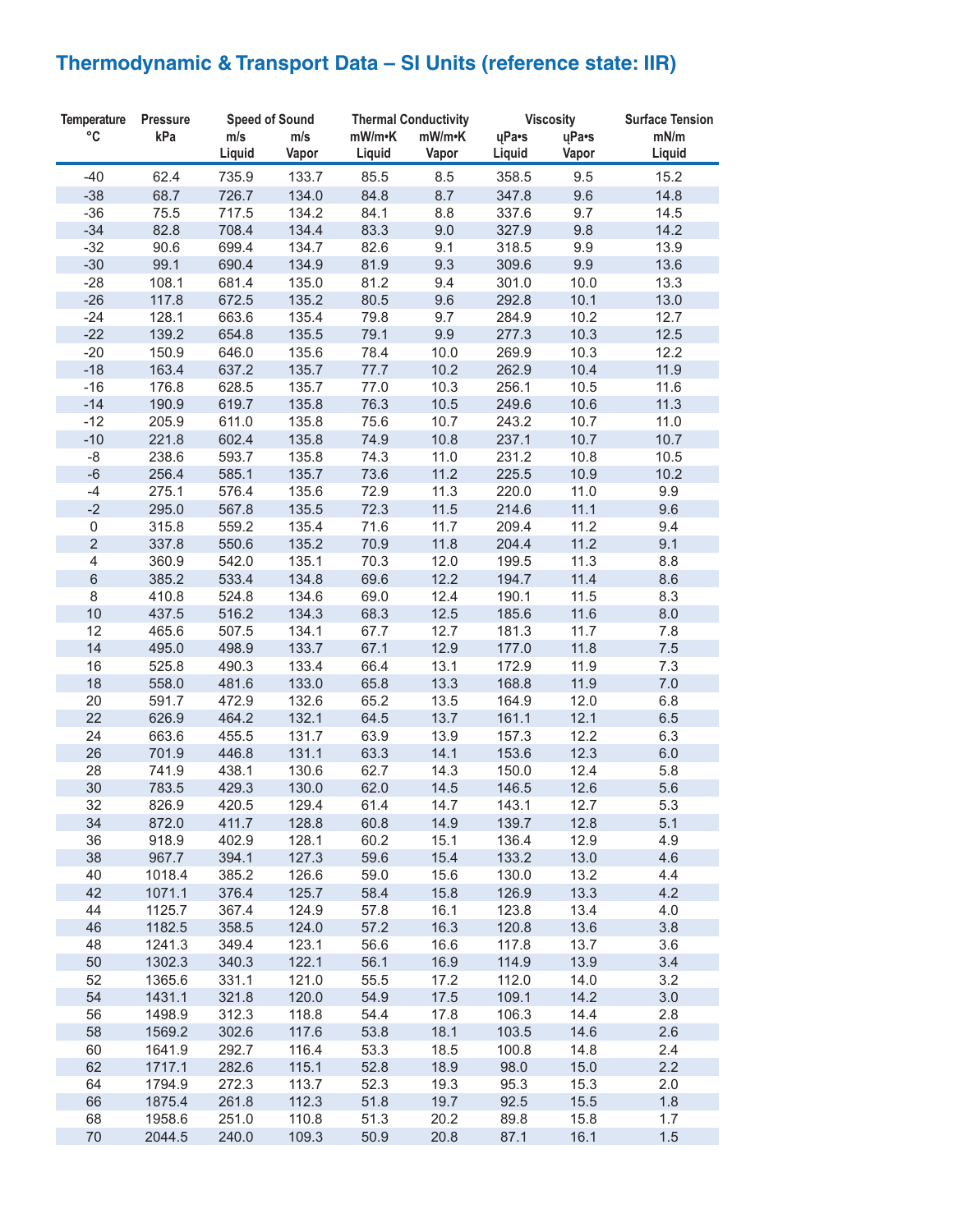## **Thermodynamic and Transport Data – English Units (reference state: ASHRAE)**

| <b>Temperature</b><br>$\circ$ F | Pressure<br>psia | <b>Density</b><br>$Ib_m/ft^3$<br>Liquid | <b>Density</b><br>$Ib_m/ft^3$<br>Vapor | <b>Enthalpy</b><br>$Btu/lb_m$<br>Liquid | <b>Enthalpy</b><br>$Btu/lb_m$<br>Vapor | Entropy<br>$Btu/lb_{m}$ <sup>*</sup> F<br>Liquid | Entropy<br>$Btu/lb_m$ <sup>*</sup> F<br>Vapor | $\frac{c_p}{Btu/lb_m}$ F<br>Liquid | $\overset{\mathbf{c}_{\mathbf{p}}}{\text{Btu/lb}_{\mathbf{m}^{\bullet}}\text{F}}$<br>Vapor | CV<br>$Btu/lb_m \cdot F$<br>Liquid | CV<br>$Btu/lb_m$ <sup>-F</sup><br>Vapor |
|---------------------------------|------------------|-----------------------------------------|----------------------------------------|-----------------------------------------|----------------------------------------|--------------------------------------------------|-----------------------------------------------|------------------------------------|--------------------------------------------------------------------------------------------|------------------------------------|-----------------------------------------|
| $-40$                           | 9.0              | 80.65                                   | 0.2369                                 | 0.00                                    | 79.81                                  | 0.0000                                           | 0.1902                                        | 0.28                               | 0.19                                                                                       | 0.19                               | 0.17                                    |
| $-35$                           | 10.3             | 80.18                                   | 0.2683                                 | 1.39                                    | 80.61                                  | 0.0033                                           | 0.1898                                        | 0.28                               | 0.19                                                                                       | 0.19                               | 0.17                                    |
| $-30$                           | 11.8             | 79.71                                   | 0.3029                                 | 2.79                                    | 81.42                                  | 0.0066                                           | 0.1896                                        | 0.28                               | 0.19                                                                                       | 0.19                               | 0.17                                    |
| $-25$                           | 13.3             | 79.23                                   | 0.3410                                 | 4.20                                    | 82.23                                  | 0.0098                                           | 0.1893                                        | 0.28                               | 0.19                                                                                       | 0.19                               | 0.17                                    |
| $-20$                           | 15.1             | 78.75                                   | 0.3827                                 | 5.62                                    | 83.03                                  | 0.0131                                           | 0.1891                                        | 0.28                               | 0.19                                                                                       | 0.19                               | 0.17                                    |
| $-15$                           | 17.0             | 78.26                                   | 0.4283                                 | 7.05                                    | 83.84                                  | 0.0163                                           | 0.1890                                        | 0.29                               | 0.20                                                                                       | 0.19                               | 0.17                                    |
| $-10$                           | 19.1             | 77.77                                   | 0.4781                                 | 8.50                                    | 84.64                                  | 0.0195                                           | 0.1888                                        | 0.29                               | 0.20                                                                                       | 0.20                               | 0.18                                    |
| $-5$                            | 21.4             | 77.28                                   | 0.5323                                 | 9.95                                    | 85.44                                  | 0.0227                                           | 0.1887                                        | 0.29                               | 0.20                                                                                       | 0.20                               | 0.18                                    |
| 0                               | 23.9             | 76.78                                   | 0.5913                                 | 11.41                                   | 86.24                                  | 0.0259                                           | 0.1887                                        | 0.29                               | 0.20                                                                                       | 0.20                               | 0.18                                    |
| 5                               | 26.6             | 76.27                                   | 0.6552                                 | 12.89                                   | 87.04                                  | 0.0291                                           | 0.1887                                        | 0.30                               | 0.21                                                                                       | 0.20                               | 0.18                                    |
| 10                              | 29.6             | 75.76                                   | 0.7245                                 | 14.37                                   | 87.84                                  | 0.0322                                           | 0.1887                                        | 0.30                               | 0.21                                                                                       | 0.20                               | 0.18                                    |
| 15                              | 32.8             | 75.24                                   | 0.7995                                 | 15.87                                   | 88.63                                  | 0.0354                                           | 0.1887                                        | 0.30                               | 0.21                                                                                       | 0.20                               | 0.19                                    |
| 20                              | 36.3             | 74.72                                   | 0.8805                                 | 17.38                                   | 89.42                                  | 0.0385                                           | 0.1887                                        | 0.30                               | 0.21                                                                                       | 0.20                               | 0.19                                    |
| 25                              | 40.1             | 74.19                                   | 0.9679                                 | 18.90                                   | 90.21                                  | 0.0417                                           | 0.1888                                        | 0.30                               | 0.22                                                                                       | 0.21                               | 0.19                                    |
| 30                              | 44.1             | 73.65                                   | 1.0620                                 | 20.43                                   | 90.99                                  | 0.0448                                           | 0.1889                                        | 0.31                               | 0.22                                                                                       | 0.21                               | 0.19                                    |
| 35                              | 48.5             | 73.11                                   | 1.1633                                 | 21.98                                   | 91.77                                  | 0.0479                                           | 0.1890                                        | 0.31                               | 0.22                                                                                       | 0.21                               | 0.19                                    |
| 40                              | 53.1             | 72.55                                   | 1.2723                                 | 23.54                                   | 92.54                                  | 0.0510                                           | 0.1891                                        | 0.31                               | 0.23                                                                                       | 0.21                               | 0.19                                    |
| 45                              | 58.1             | 71.99                                   | 1.3893                                 | 25.11                                   | 93.30                                  | 0.0541                                           | 0.1892                                        | 0.31                               | 0.23                                                                                       | 0.21                               | 0.20                                    |
| 50                              | 63.5             | 71.42                                   | 1.5150                                 | 26.69                                   | 94.06                                  | 0.0572                                           | 0.1894                                        | 0.32                               | 0.23                                                                                       | 0.21                               | 0.20                                    |
| 55                              | 69.2             | 70.84                                   | 1.6498                                 | 28.28                                   | 94.81                                  | 0.0603                                           | 0.1896                                        | 0.32                               | 0.24                                                                                       | 0.21                               | 0.20                                    |
| 60                              | 75.3             | 70.25                                   | 1.7943                                 | 29.89                                   | 95.55                                  | 0.0634                                           | 0.1897                                        | 0.32                               | 0.24                                                                                       | 0.21                               | 0.20                                    |
| 65                              | 81.7             | 69.65                                   | 1.9492                                 | 31.51                                   | 96.29                                  | 0.0664                                           | 0.1899                                        | 0.33                               | 0.24                                                                                       | 0.22                               | 0.20                                    |
| 70                              | 88.6             | 69.04                                   | 2.1152                                 | 33.15                                   | 97.01                                  | 0.0695                                           | 0.1901                                        | 0.33                               | 0.25                                                                                       | 0.22                               | 0.21                                    |
| 75                              | 95.9             | 68.42                                   | 2.2930                                 | 34.80                                   | 97.72                                  | 0.0726                                           | 0.1903                                        | 0.33                               | 0.25                                                                                       | 0.22                               | 0.21                                    |
| 80                              | 103.7            | 67.78                                   | 2.4834                                 | 36.46                                   | 98.42                                  | 0.0756                                           | 0.1904                                        | 0.33                               | 0.25                                                                                       | 0.22                               | 0.21                                    |
| 85                              | 111.9            | 67.14                                   | 2.6874                                 | 38.14                                   | 99.11                                  | 0.0787                                           | 0.1906                                        | 0.34                               | 0.26                                                                                       | 0.22                               | 0.21                                    |
| $90\,$                          | 120.6            | 66.47                                   | 2.9060                                 | 39.84                                   | 99.78                                  | 0.0817                                           | 0.1908                                        | 0.34                               | 0.26                                                                                       | 0.22                               | 0.21                                    |
| 95                              | 129.8            | 65.80                                   | 3.1402                                 | 41.55                                   | 100.44                                 | 0.0848                                           | 0.1910                                        | 0.34                               | 0.27                                                                                       | 0.22                               | 0.22                                    |
| 100                             | 139.6            | 65.10                                   | 3.3914                                 | 43.28                                   | 101.07                                 | 0.0878                                           | 0.1911                                        | 0.35                               | 0.27                                                                                       | 0.22                               | 0.22                                    |
| 105                             | 149.8            | 64.39                                   | 3.6608                                 | 45.02                                   | 101.70                                 | 0.0909                                           | 0.1913                                        | 0.35                               | 0.28                                                                                       | 0.22                               | 0.22                                    |
| 110                             | 160.6            | 63.67                                   | 3.9502                                 | 46.78                                   | 102.30                                 | 0.0940                                           | 0.1914                                        | 0.36                               | 0.29                                                                                       | 0.23                               | 0.22                                    |
| 115                             | 172.0            | 62.92                                   | 4.2613                                 | 48.57                                   | 102.87                                 | 0.0970                                           | 0.1915                                        | 0.36                               | 0.29                                                                                       | 0.23                               | 0.23                                    |
| 120                             | 183.9            | 62.14                                   | 4.5962                                 | 50.37                                   | 103.43                                 | 0.1001                                           | 0.1916                                        | 0.37                               | 0.30                                                                                       | 0.23                               | 0.23                                    |
| 125                             | 196.5            | 61.35                                   | 4.9572                                 | 52.20                                   | 103.96                                 | 0.1032                                           | 0.1917                                        | 0.37                               | 0.31                                                                                       | 0.23                               | 0.23                                    |
| 130                             | 209.7            | 60.52                                   | 5.3471                                 | 54.05                                   | 104.45                                 | 0.1062                                           | 0.1917                                        | 0.38                               | 0.32                                                                                       | 0.23                               | 0.23                                    |
| 135                             | 223.6            | 59.66                                   | 5.7692                                 | 55.94                                   | 104.92                                 | 0.1093                                           | 0.1917                                        | 0.39                               | 0.33                                                                                       | 0.23                               | 0.24                                    |
| 140                             | 238.1            | 58.77                                   | 6.2274                                 | 57.85                                   | 105.34                                 | 0.1125                                           | 0.1917                                        | 0.40                               | 0.34                                                                                       | 0.23                               | 0.24                                    |
| 145                             | 253.4            | 57.83                                   | 6.7265                                 | 59.79                                   | 105.73                                 | 0.1156                                           | 0.1916                                        | 0.41                               | 0.36                                                                                       | 0.23                               | 0.24                                    |
| 150                             | 269.4            | 56.84                                   | 7.2722                                 | 61.77                                   | 106.06                                 | 0.1188                                           | 0.1914                                        | 0.42                               | 0.38                                                                                       | 0.23                               | 0.24                                    |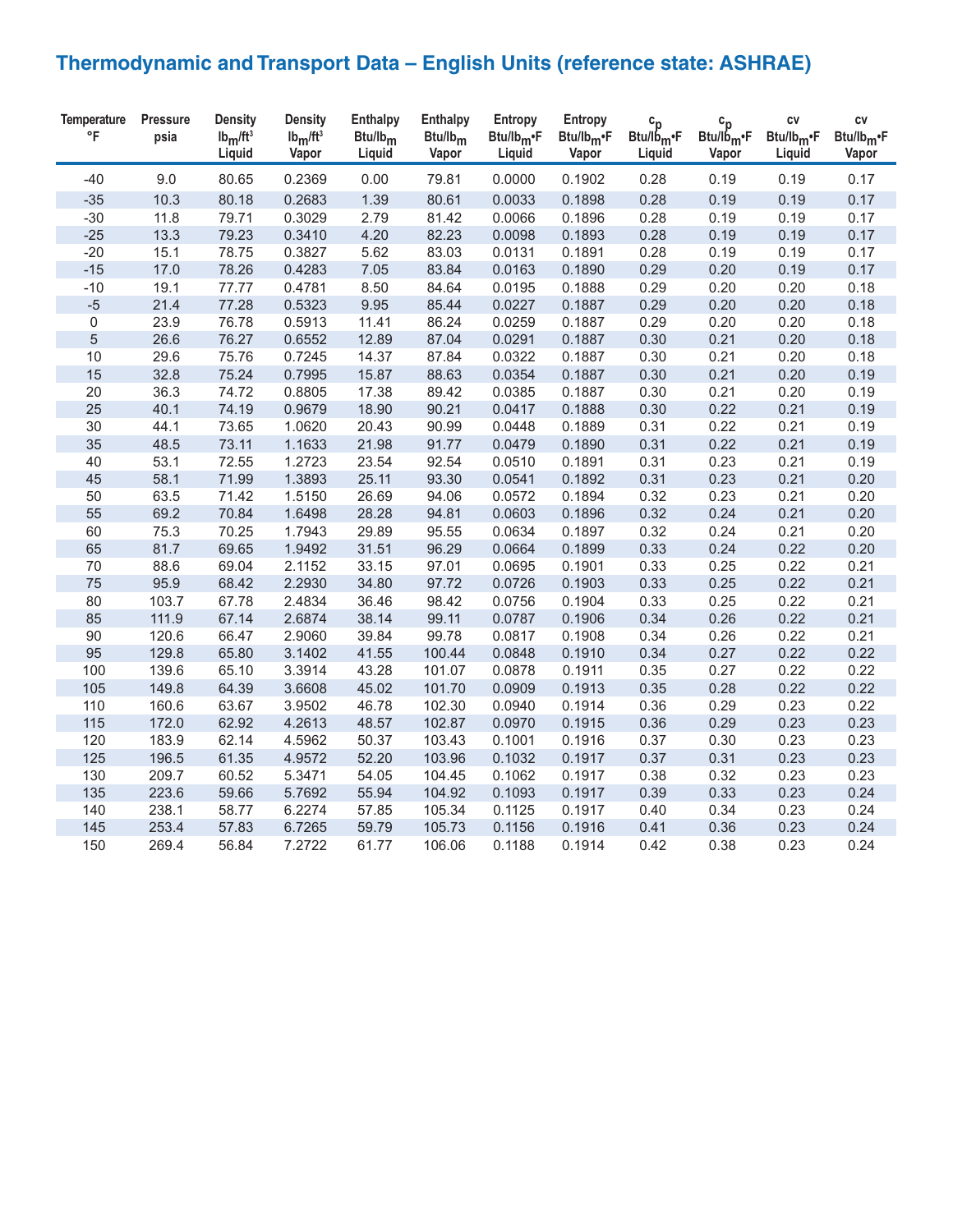## **Thermodynamic and Transport Data – English Units (reference state: ASHRAE)**

| <b>Temperature</b> | <b>Pressure</b> | <b>Speed of Sound</b> |       | <b>Thermal Conductivity</b> |                           |                        | <b>Viscosity</b>       | <b>Surface Tension</b> |
|--------------------|-----------------|-----------------------|-------|-----------------------------|---------------------------|------------------------|------------------------|------------------------|
| $\circ$ C          | psia            | ft/s                  | ft/s  |                             | Btu/hr;ft.°F Btu/hr;ft.°F | lb <sub>m</sub> /ft·hr | lb <sub>m</sub> /ft•hr | dyne/cm                |
|                    |                 | Liquid                | Vapor | Liquid                      | Vapor                     | Liquid                 | Vapor                  | Liquid                 |
| $-40$              | 9.0             | 2414.3                | 438.6 | 0.0494                      | 0.0049                    | 0.87                   | 0.0231                 | 15.2                   |
| $-35$              | 10.3            | 2372.4                | 439.8 | 0.0489                      | 0.0050                    | 0.83                   | 0.0234                 | 14.7                   |
| $-30$              | 11.8            | 2330.8                | 440.9 | 0.0483                      | 0.0052                    | 0.80                   | 0.0236                 | 14.3                   |
| $-25$              | 13.3            | 2289.6                | 441.9 | 0.0477                      | 0.0053                    | 0.77                   | 0.0239                 | 13.9                   |
| $-20$              | 15.1            | 2248.7                | 442.8 | 0.0471                      | 0.0054                    | 0.74                   | 0.0242                 | 13.5                   |
| $-15$              | 17.0            | 2208.0                | 443.6 | 0.0465                      | 0.0055                    | 0.71                   | 0.0244                 | 13.1                   |
| $-10$              | 19.1            | 2167.6                | 444.2 | 0.0460                      | 0.0056                    | 0.68                   | 0.0247                 | 12.7                   |
| $-5$               | 21.4            | 2127.4                | 444.7 | 0.0454                      | 0.0058                    | 0.66                   | 0.0250                 | 12.2                   |
| $\mathbf 0$        | 23.9            | 2087.4                | 445.1 | 0.0449                      | 0.0059                    | 0.63                   | 0.0252                 | 11.8                   |
| 5                  | 26.6            | 2047.5                | 445.4 | 0.0443                      | 0.0060                    | 0.61                   | 0.0255                 | 11.4                   |
| 10                 | 29.6            | 2007.9                | 445.5 | 0.0438                      | 0.0062                    | 0.59                   | 0.0258                 | 11.1                   |
| 15                 | 32.8            | 1968.4                | 445.4 | 0.0432                      | 0.0063                    | 0.57                   | 0.0260                 | 10.7                   |
| 20                 | 36.3            | 1928.9                | 445.3 | 0.0427                      | 0.0064                    | 0.55                   | 0.0263                 | 10.3                   |
| 25                 | 40.1            | 1889.6                | 444.9 | 0.0421                      | 0.0066                    | 0.53                   | 0.0266                 | 9.9                    |
| 30                 | 44.1            | 1850.3                | 444.4 | 0.0416                      | 0.0067                    | 0.51                   | 0.0269                 | 9.5                    |
| 35                 | 48.5            | 1811.1                | 443.8 | 0.0411                      | 0.0068                    | 0.50                   | 0.0271                 | 9.1                    |
| 40                 | 53.1            | 1771.9                | 442.9 | 0.0406                      | 0.0070                    | 0.48                   | 0.0274                 | 8.8                    |
| 45                 | 58.1            | 1732.7                | 441.9 | 0.0400                      | 0.0071                    | 0.46                   | 0.0277                 | 8.4                    |
| 50                 | 63.5            | 1693.4                | 440.8 | 0.0395                      | 0.0073                    | 0.45                   | 0.0280                 | 8.0                    |
| 55                 | 69.2            | 1654.1                | 439.4 | 0.0390                      | 0.0074                    | 0.43                   | 0.0283                 | 7.7                    |
| 60                 | 75.3            | 1614.8                | 437.9 | 0.0385                      | 0.0075                    | 0.42                   | 0.0286                 | 7.3                    |
| 65                 | 81.7            | 1575.3                | 436.1 | 0.0380                      | 0.0077                    | 0.41                   | 0.0289                 | 7.0                    |
| 70                 | 88.6            | 1535.8                | 434.2 | 0.0375                      | 0.0079                    | 0.39                   | 0.0293                 | 6.6                    |
| 75                 | 95.9            | 1496.1                | 432.0 | 0.0370                      | 0.0080                    | 0.38                   | 0.0296                 | 6.3                    |
| 80                 | 103.7           | 1456.3                | 429.7 | 0.0365                      | 0.0082                    | 0.37                   | 0.0299                 | 6.0                    |
| 85                 | 111.9           | 1416.4                | 427.1 | 0.0360                      | 0.0083                    | 0.36                   | 0.0303                 | 5.6                    |
| 90                 | 120.6           | 1376.4                | 424.3 | 0.0355                      | 0.0085                    | 0.35                   | 0.0307                 | 5.3                    |
| 95                 | 129.8           | 1336.4                | 421.3 | 0.0350                      | 0.0087                    | 0.33                   | 0.0311                 | 5.0                    |
| 100                | 139.6           | 1296.2                | 418.0 | 0.0345                      | 0.0089                    | 0.32                   | 0.0315                 | 4.7                    |
| 105                | 149.8           | 1255.8                | 414.5 | 0.0340                      | 0.0090                    | 0.31                   | 0.0319                 | 4.4                    |
| 110                | 160.6           | 1215.3                | 410.7 | 0.0335                      | 0.0092                    | 0.30                   | 0.0324                 | 4.1                    |
| 115                | 172.0           | 1174.4                | 406.6 | 0.0331                      | 0.0094                    | 0.29                   | 0.0328                 | 3.8                    |
| 120                | 183.9           | 1133.2                | 402.3 | 0.0326                      | 0.0097                    | 0.28                   | 0.0334                 | 3.5                    |
| 125                | 196.5           | 1091.4                | 397.7 | 0.0321                      | 0.0099                    | 0.27                   | 0.0339                 | 3.2                    |
| 130                | 209.7           | 1048.7                | 392.7 | 0.0317                      | 0.0101                    | 0.26                   | 0.0345                 | 2.9                    |
| 135                | 223.6           | 1005.1                | 387.5 | 0.0312                      | 0.0104                    | 0.25                   | 0.0351                 | 2.6                    |
| 140                | 238.1           | 960.4                 | 381.9 | 0.0308                      | 0.0107                    | 0.24                   | 0.0358                 | 2.4                    |
| 145                | 253.4           | 914.2                 | 375.9 | 0.0304                      | 0.0110                    | 0.23                   | 0.0366                 | 2.1                    |
| 150                | 269.4           | 866.6                 | 369.5 | 0.0300                      | 0.0113                    | 0.23                   | 0.0375                 | 1.9                    |